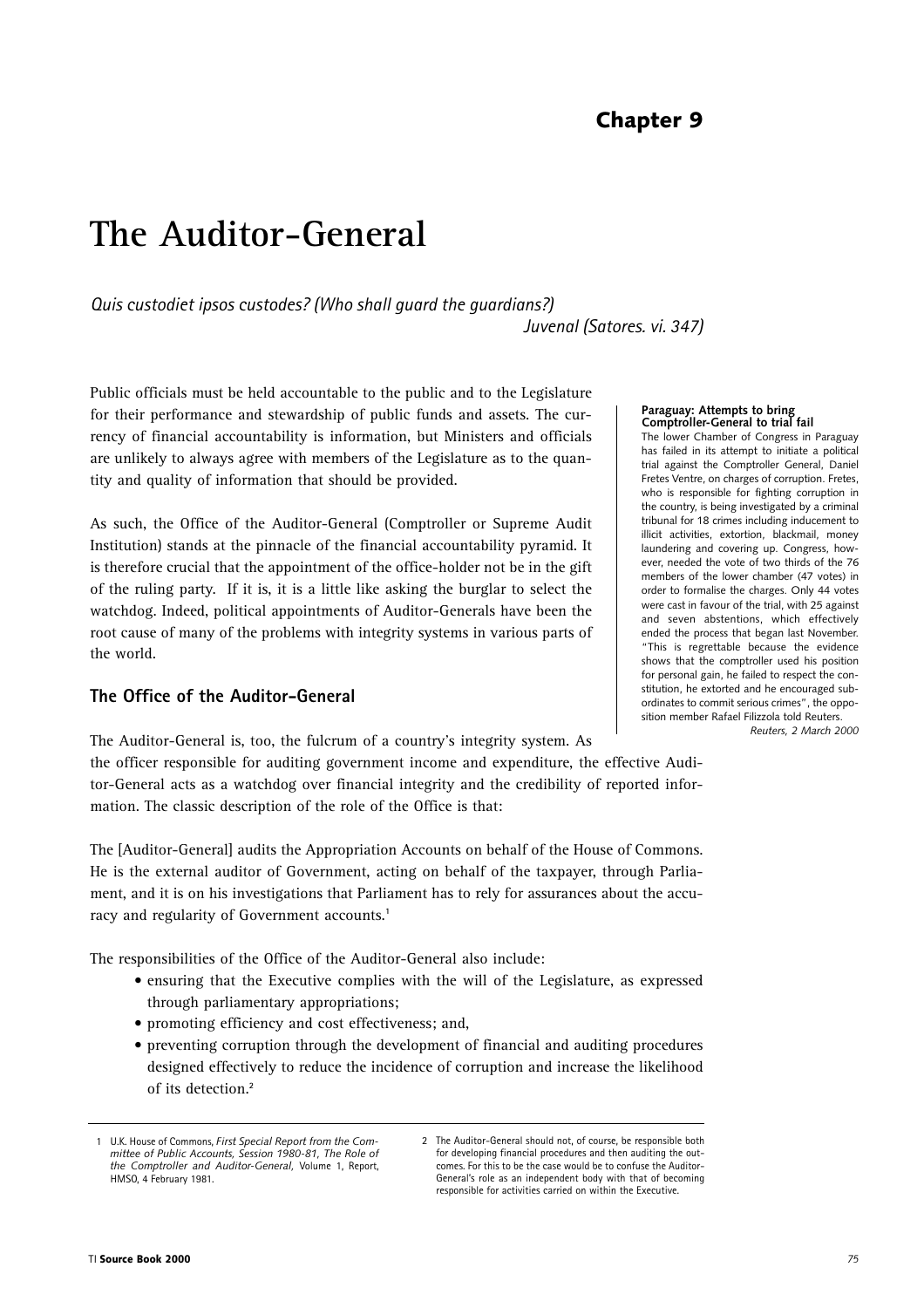## **The appointment process**

The Office of the Auditor-General is of such significance that it warrants special provisions concerning appointment and removal procedures and the protection of the office-holder's independence from the control of the governing party, politicians, and senior civil servants. Ideally, the issues of selection, accountability and authority should be incorporated into a country's constitution.

#### **"The nation needs a financial watchdog that barks and bites"**

"The consequences of giving the job [of Comptroller and Auditor General] to unqualified persons have been disastrous for India…. A strong and effective CAG is the best ally that the government and the people can have to reduce the enormous waste and fraud we see everywhere in the central and state governments. It will be in the interests of the government not to yield to pressure from retiring government officials lining up for the job, but to find a professionally qualified and independent CAG…. The nation needs a financial watchdog which barks and bites. This is the time to look for one. The opportunity should not be lost."

*"Selecting the Next CAG", K.P. Joseph writing in the Economic and Political Weekly (India), 27 May 1995.* The public perception of the Auditor-General is similar to that of the Ombudsman in that the office is viewed as an independent and fair mechanism for preserving financial accountability. The selection process is therefore an issue of some concern. If the Executive reserves the right to appoint and remove the Auditor-General, without due consultation, and makes appointments based on political influence or patronage, the incumbent can be identified in the public mind as an officer of the government rather than as an external and qualified public auditor.

The appointment process must be based on merit and involve institutions and persons other than simply the party in power. It is arguable whether the accountancy profession should have a say in the matter (although in some countries they are rightly concerned to ensure appointments of high professional calibre), but ideally, the appointment should be confirmed by a substantial majority in Parliament.

# **Accountability**

To be effective, any external auditor must be immune from pressures from the clients or institutions being audited. The Auditor-General's clients are the Legislature or Parliament, and the public officials entrusted with public expenditure. Unfortunately, the Auditor-General's office can be particularly vulnerable to pressure from its clients if, as in the majority of cases, the Executive:

- appoints the Auditor-General;
- determines the resources allocated to the Auditor-General's office;
- determines staffing levels and classifications; and,
- is responsible for overall financial management and administration through the Minister of Finance.

An Auditor-General who is not constitutionally protected can be liable to arbitrary removal at the whim of a disgruntled administration - and most administrations that incur serious criticism for financial mismanagement are more inclined to shoot the messenger than accept responsibility for their misdeeds.

An apparent ambiguity in terms of accountability can be reduced if the office-holder is clearly designated as being an officer of the Legislature, rather than an appendage of the Executive. For example, British legislation now states that "the Comptroller and Auditor-General shall, by virtue of his office, be an officer of the House of Commons [the elected House of Parliament].**<sup>3</sup>**

If the role of the Office is to be a properly independent and constitutional one, the Office and its functions should be accountable and subject to periodic reviews by the Legislature (in many countries, through the Public Accounts Committee). It should also have direct access to Par-

<sup>3</sup> National Audit Act 1983 (UK), section 1(2).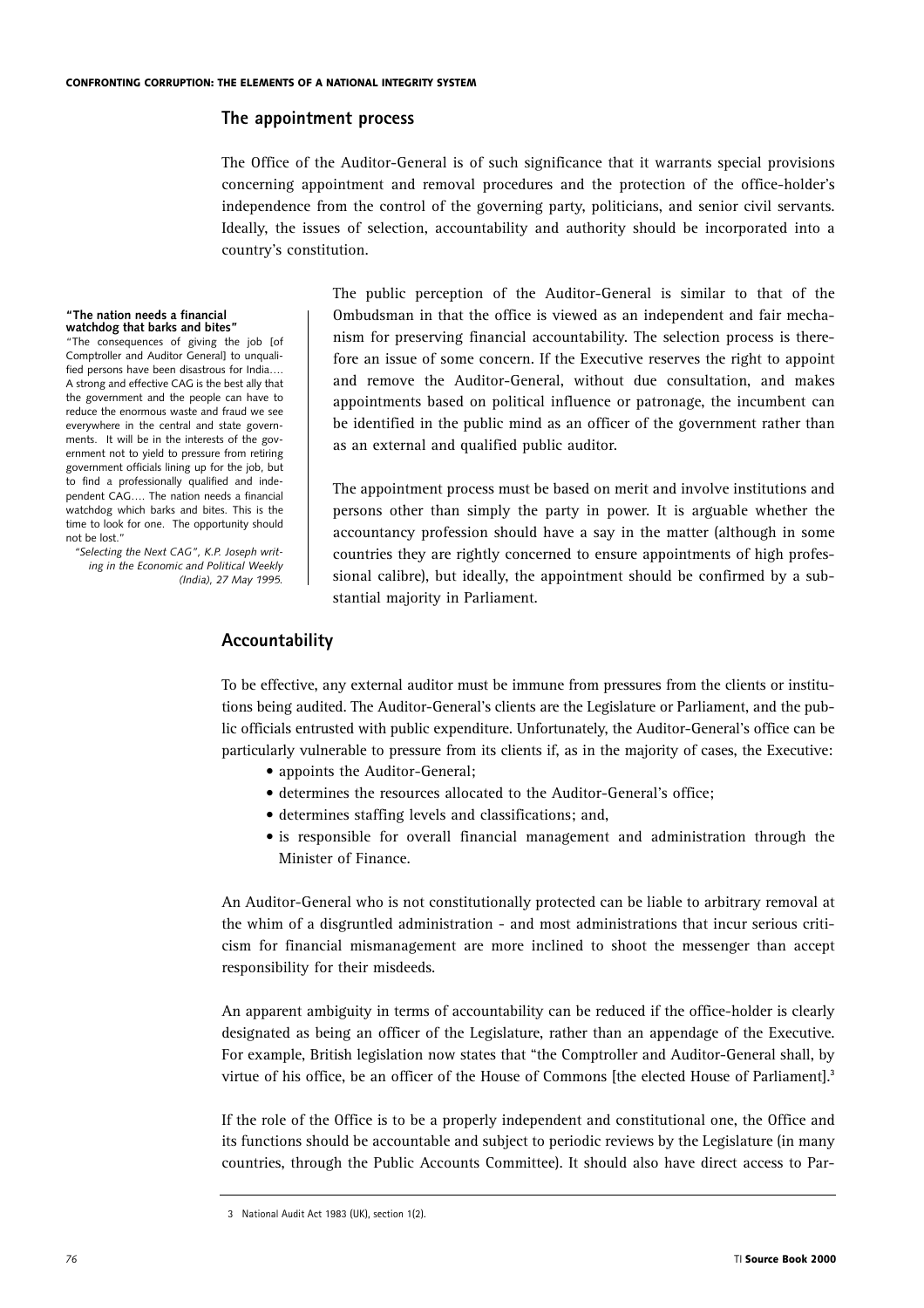liament, the Public Expenditure Committee, the Director of Public Prosecutions, and other investigative agencies as needed. In addition, best practice dictates that the Office of the Auditor-General should itself be subject to peer review to ensure quality through external inspection and audit.**<sup>4</sup>**

# **Contracting out to the private sector**

In an era when governments around the world are looking at ways of reducing bureaucracy by contracting out to the private sector, there must be a clear understanding of the necessity to preserve the constitutional function performed by the Office of the Auditor-General.

By hiring a number of private sector accountancy and auditing firms to do the job, most, if not all, of the following would be at risk:

- developing and retaining considerable expertise in public sector audit;
- continuity of office (private sector firms would be dependent on the goodwill of those hiring them for the renewal of their contracts);
- a reputation for public integrity sustained over a long period of time;
- a deterrent to aberrations, illegal acts or wasteful decisions on the part of public servants, simply through the knowledge that the Auditor-General can inspect at any time;
- the non-partisan performance of duties; and
- a core public mechanism for keeping the public sector accountable to the Legislature.

Moreover, with audit firms increasingly made to tender for audit work,

unease has grown within the audit profession that tendering may harm audit quality. Such concerns have become major problems for the accountancy profession in the United States.**<sup>5</sup>**

Unless contracting out is a direct attempt to reduce accountability, such a move would be based on an unspoken belief that the Auditor-General's office lags behind best practice in the private sector when it comes to auditing commercial organisations. This points to the need to rehabilitate and better equip the office of the Auditor-General. If, however, circumstances dictate that a particular audit would best be conducted externally, constitutional propriety would be met if the Auditor-General maintains jurisdiction but, after consultation with the appropriate Minister, decides to sub-contract a private sector firm to perform the work.**<sup>6</sup>** It is of critical importance that the Auditor-General be, and remain, the statutory auditor of all public bodies.

Certainly, the notion that a public agency should be free to pick and choose between competing private firms as to which they should be accountable – and for how long – flies in the face of concepts of sustainable accountability. That said, there will be occasions, particularly in countries where auditing resources in the public sector are scarce, where private sector firms will have to play a role.

#### **Dangers in contracting out…**

The dangers of contracting out were highlighted in 1989, by Mr Kenneth Dye (then Canadian Auditor-General), when described how private sector auditors were appointed in Canada to oversee state corporations. "[State corporations] do not appoint their own auditors. It is done by government in cabinet, and so [for example] the chairman of the post office does not have much choice; he does not know who his next auditors will be, It will be at the whim of cabinet. They usually leave them in for five years, but sometimes they change, and they tend to change with a change of government… I have strongly held views that accounting firms ought not to contribute to political parties on the basis of expected reward…. There is a correlation between the strength of the gift and the appointment of audits."

*"The Auditor General: Ally of the People and Parliament: Report 296 Joint Committee of Public Accounts", Australian Government Printing Service, Canberra, 1989, p. 113. Evidence given to the Committee.*

<sup>4</sup> U.S. Government Auditing Standards (1994) (commonly known as the Yellow Book) is widely used around the world. Published by the US General Accounting Office, it states that "each audit organisation conducting audits in accordance with these standards should … undergo an external quality control review."

<sup>5</sup> See, for example, B. Simmons, *The Case for Audit Tenders,* Business Review Weekly, 4 November 1988, p. 117; M. Peers, *Auditors in uproar over fee discounts,* Australian Financial Review, 17

August 1988; and T. Thomas, No Merger, But Links to be

Stronger, Business Review Weekly, 16 December 1988, p.89. 6 Such a recommendation has been made in Australia. See *The Auditor General: Ally of the People and Parliament – Report 296* (Joint Committee of Public Accounts, Australian Government Printing Service Canberra, 1989, p.108). This supports a similar recommendation made by the Senate Standing Committee on Finance and Government Operations in 1982.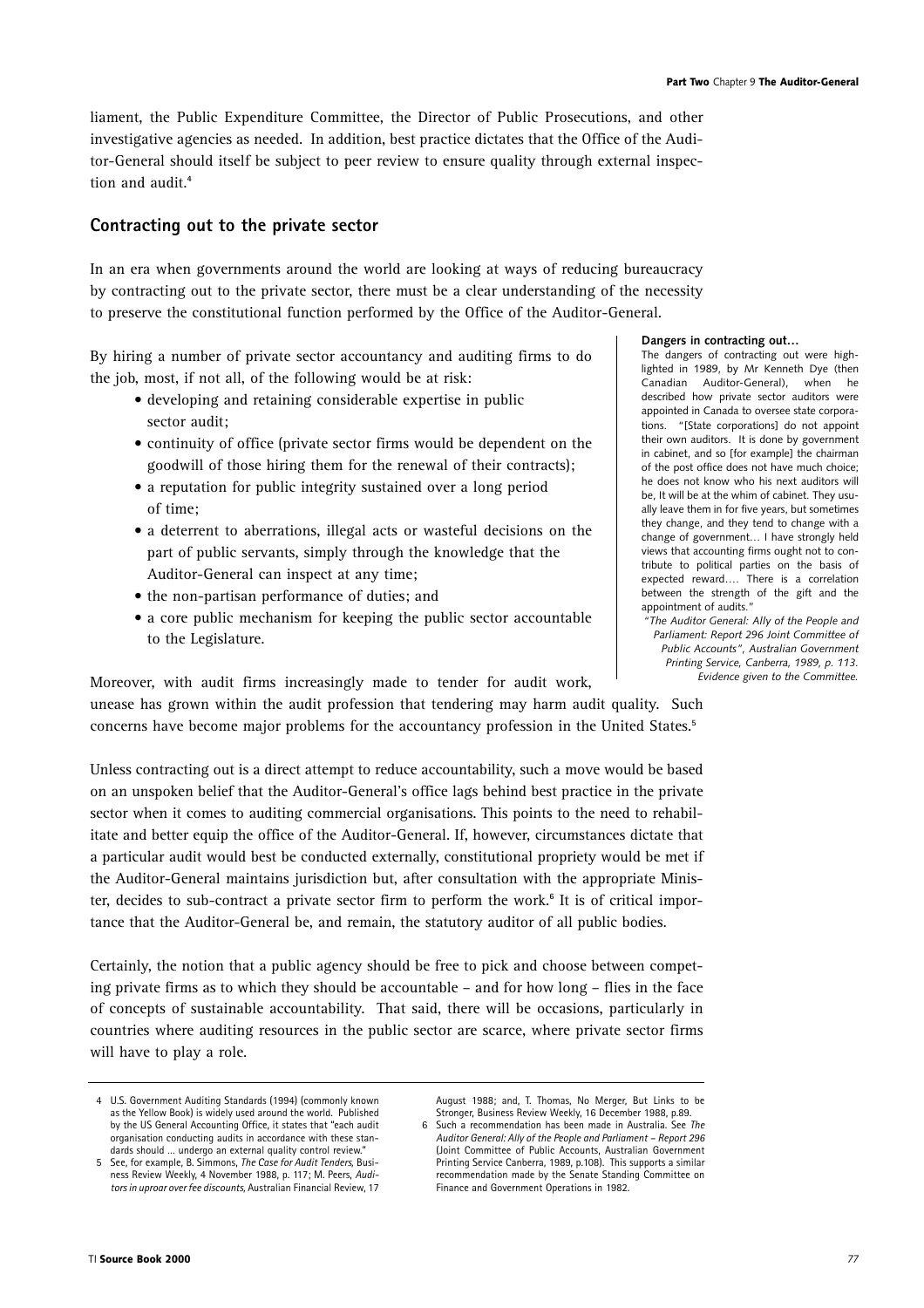#### **CONFRONTING CORRUPTION: THE ELEMENTS OF A NATIONAL INTEGRITY SYSTEM**

Conflict of interest is an inherent danger in contracting out the functions of the Auditor-General. A private sector auditing firm should be barred from providing other services to a department or ministry being audited, at least for as long as the duration of the audit contract. Indeed, one of the prime arguments used by the private sector is that an external auditor could provide a range of additional financial services which are not presently provided by an Auditor-General. This argument ignores the significance of conflict-of-interest considerations in public sector work.

Perhaps the greatest single factor in the argument against contracting out to the private sector is that the Auditor-General acts as a filter between audited departments, ministries and individuals, and the Legislature. If the Legislature cannot rely on the Auditor-General to single out the most important issues, it would be confronted by a welter of reports emanating from a myriad of different accounting firms. In the face of many individual reports, each with its own claims for the Legislature's attention, the task for the Legislature of identifying the most important issues would be an extremely taxing and time-consuming one.

In some countries, the modern trend is for government-owned or -controlled companies to be freed from the Auditor-General's scrutiny by gaining authority to appoint a private sector auditor to conduct an audit under the auspices of its own legislation and beyond the oversight of the Auditor-General. In such a situation, the Executive can truly be described as appointing its own auditor.**<sup>7</sup>**

The best that can be said in support of such a practice is that the Executive has the belief that there are efficiency gains to be made, without sustaining a loss in accountability. The worst that can be said is that there is more than a suspicion in many countries that some companies, then subject to Government audit, have seized the opportunity afforded by reductions in Ministerial control to deliberately slip the yoke of the Auditor-General.

# **Epitaph to an auditor of integrity**

Shortly after filing an Annual Report**<sup>8</sup>** which includes the following moving lines, the Auditor General, Su'a Rimoni D. Ah Chong, Controller and Chief of Audit in Samoa, was removed from office. His Report had detailed gross financial mismanagement by senior political figures, none of which were substantially challenged. The grounds for his removal from office were simply that he had, without authorisation, called upon an international auditing firm to assist him in his inquiries:

"The exercise of my functions as Controller and Chief Auditor in a small place like Western Samoa is a burdensome responsibility indeed, the full impact of which I am just now becoming fully aware of. The decisions which I must take, if the purpose of my Office is to be achieved, on matters arising out of my audits affect and will continue to affect many powerful people, some friends, some family members, etc. whose decisions and conduct affecting public moneys and Government properties have been called into question. The one thing that has kept me "unaffected" is my firm belief that the future of our children, our people and our country, depends on making our "governing" system work properly, for one and all, as our Constitution envisaged...Successive governments have such an obligation and duty to our people,

tives, CPA Audit Quality: Many Governmental Audits Do Not Comply With Professional Standards.. USAGO, March 1986.

In some countries, this has given rise to complaints about the lowering of professional standards, most notably in the United States. See *United States General Accounting Office, Report to Chairman,* Legislation and National Security Subcommittee, Committee on Government Operations, House of Representa-

<sup>8</sup> Su'a Rimoni D. Ah Chong, Controller and Chief Auditor, Audit Office, Western Samoa, 6 July 1994 in his report to the Legislative Assembly Period 1 January 1993 to 30 June 1994.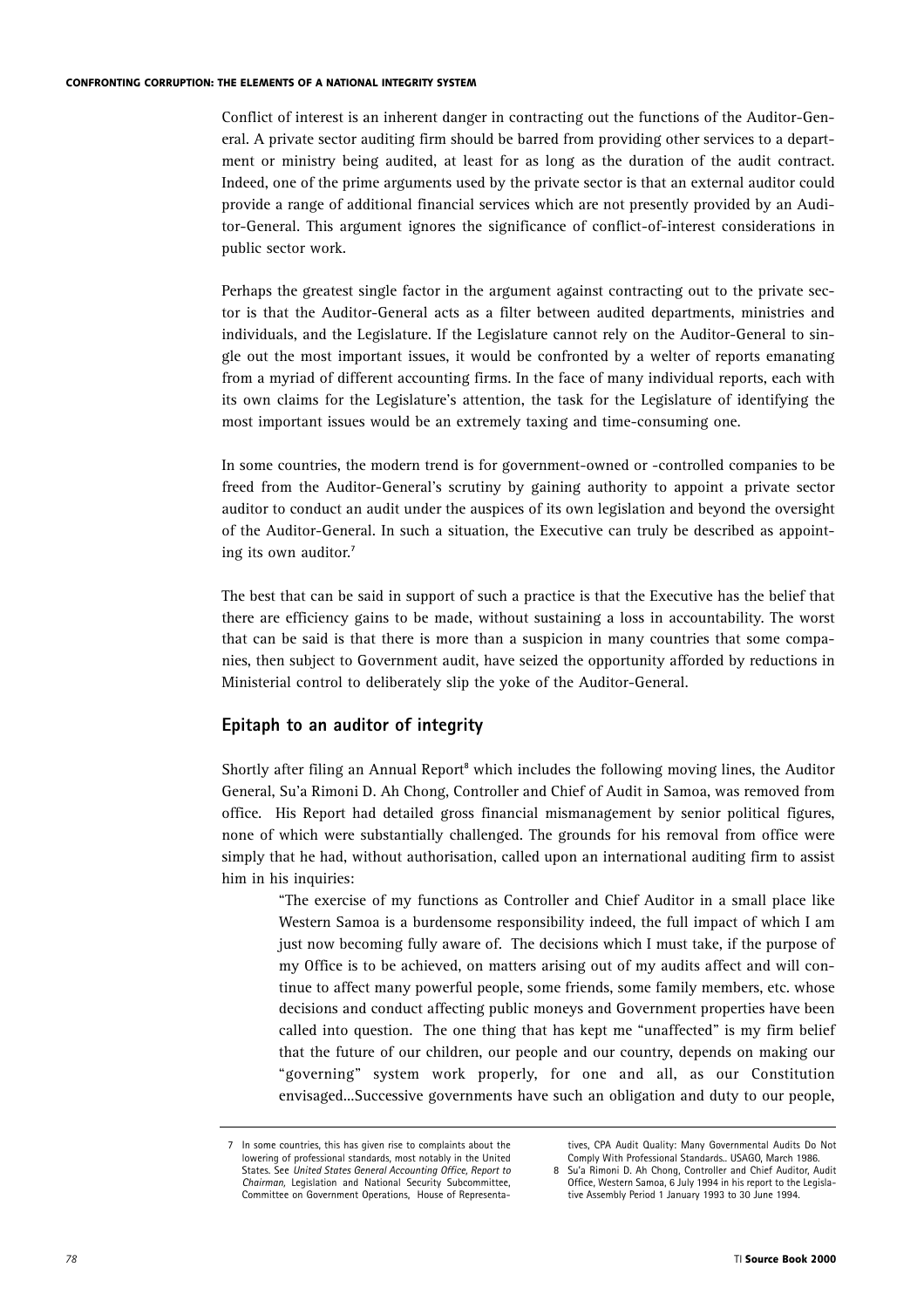and Parliament should ensure Governments are guided along a path towards achieving and sustaining that objective."

Five years after Ah Chong had been summarily removed from office, a cabinet minister responsible for trying to contain rampant corruption in the same administration which Ah Chong had criticised, was murdered at the instance of two of his former cabinet colleagues, and by the son of one of them.

# **Effectiveness**

It is clearly constitutionally anomalous for the Executive to have control over the budget and staffing of the Office of the Auditor-General. If the provision of adequate resources is left to the Executive to determine, the temptation will be to economise. A better approach involves making the necessary financial appropriations through the Legislature.

Some countries (Australia and Britain, for example) have established parliamentary committees to advise the Auditor-General on Parliament's audit priorities as well as to consider in detail the finances of the Office. Committee members include the Chair of the Public Accounts Committee (which is responsible for considering and reporting on the Auditor-General's reports) and the Minister of Finance (to ensure that resource "bids" are subjected to the same levels of analysis and evaluation as in other departments). The

#### **Samoa politicians sentenced to hang**

"The assassinated minister was a popular man and a vigorous opponent of corruption. Two former Samoan cabinet ministers have been sentenced to death for the murder of a fellow politician who had threatened to expose a corruption scandal. Dismissed Women's Affairs Minister, Leafa Vitale, 57, and ex-Communications Minister, Toi Aukuso, 68, were found guilty of plotting to murder Luagalau Levaula Kamu, 44, who was shot in the head during a political gathering last July… Alatise Leafa Vitale, 34, eldest son of Leafa Vitale, who last year pleaded guilty to shooting the minister in the back of the head … testified that his father and Akuso, a family friend, had ordered him to do the killing. The prosecution alleged that the public works minister was murdered to try to prevent him from revealing widespread corruption and misuse of public funds."

*BBC World Service, 14 April 2000*

result is a shared responsibility between the Executive and the Legislature. The argument that this approach infringes upon the convention of the Executive alone preparing and placing proposals for expenditure to Parliament, is countered by the fact that Parliament is simply participating in the process by which advance estimates are determined.

To be fully effective, the Office of the Auditor-General should have relative freedom to manage the department's budget and to hire and assign competent professional staff. There is usually a qualified and experienced pool of professionals who can be drawn from the private sector, if adequate remuneration is provided.**<sup>9</sup>** To meet the attractive wage scale offered by the private sector, the trend in best practice is towards uncoupling the Auditor-General's Office from the overall general public service pay structure, thus permitting the Office "as a statutory or constitutional authority" to determine the terms and conditions of employment. The Office should also be free to diversify its skill base by being able to recruit, on contract, persons from the private sector to positions of leadership. It may, however, not be possible to match private sector pay scales at the top levels. If so, a route which may be worth exploring involves seconding senior private sector staff to the Audit Office through an arrangement with the professional body of the accountancy profession.**<sup>10</sup>**

The issue of adequate funding also comes into play when ensuring the effectiveness of the Office. At times, the Auditor-General, especially in smaller countries, may require additional outside help to deal with complex situations. Without special budgetary provision to enable the Auditor-General to engage international firms of accountants or other specialists, the Office may be hamstrung in the most serious cases. If starved of necessary resources, the Office can also be prevented from ensuring that it keeps up-to-date with modern accounting prac-

<sup>9</sup> In Australia, for example, salaries of senior staff were less than half those of private sector peers, leading to problems in recruitment and therefore diminishing the effectiveness and efficiency of the Office. See *The Auditor General: Ally of the*

*People and Parliament: Report 296 Joint Committee of Public Accounts,* Australian Government Printing Service, Canberra, 1989, p.xv.

<sup>10</sup> The suggestion has been made in Australia. See Ibid., p.85.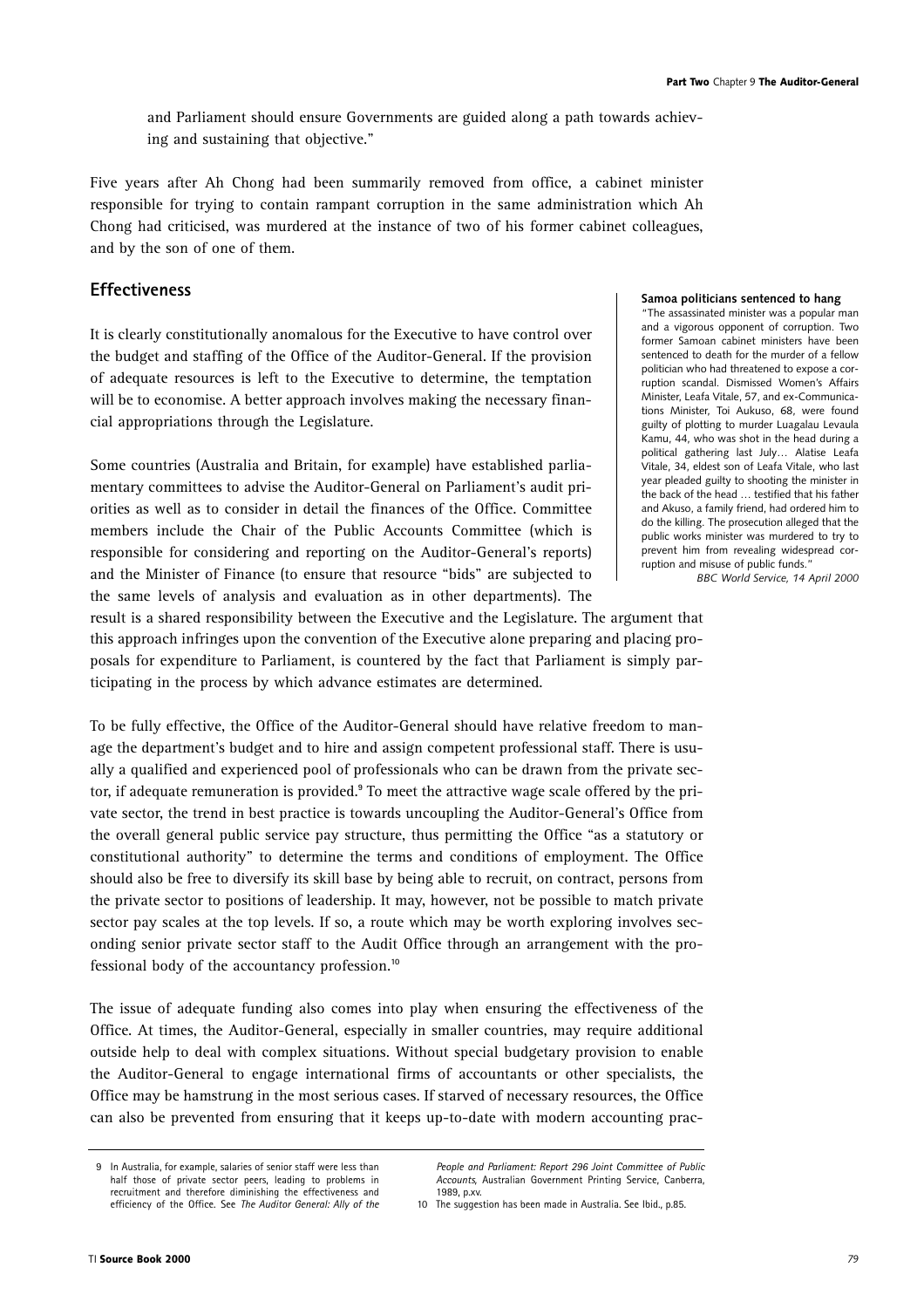tices and technologies, and is able to conduct efficiency and performance audits. Developed countries tend to devote as much as 50 per cent of the Office's resources to efficiency audits. The proportions which developing countries can devote is very much lower, and at times negligible. Yet, if these countries are to develop meaningfully, with a minimum of corruption and maladministration of public funds, efficiency audits are fundamental to maximising their limited resources.

Furthermore, the effectiveness of the Auditor-General can also be eroded by legislation which creates quasi-autonomous public bodies beyond the Auditor-General's domain or by privatising functions that properly belong in the Office. A watchful press, public, and parliamentary opposition must always be on the lookout for any unjustified intrusion into the Auditor-General's jurisdiction. In addition, legislation governing the fundamental principles of financial management and control and accountability for public funds and property should be strong and up-to-date.

## **Relationships with other Agencies**

Increasingly, the Office of the Auditor-General liases closely with enforcement officials in other government agencies to ensure that skills and insights are shared and that the Office becomes more adept at spotting corruption. Recent developments in enforcement have uncovered failures in the traditional separation of government functions. For example, a number of serious scandals erupted in Germany in mid-1995 when operational changes were implemented which brought both the Office of the Auditor-General and the taxation authorities into a closer working relationship with those government structures responsible for investigating and prosecuting crime. A small team of carefully-selected investigators of the highest integrity, equipped with appropriate powers of investigation, and given both independence from political control and a high level of political support, has proven to be a much-improved method of investigating, and a better deterrent against, large-scale corruption.

# **Enforcement**

The enforcement of financially sound procedures and adequate follow-up to reports from the Auditor-General should be essentially proactive. For example, there is little utility in having senior political figures file financial disclosures unless someone, somewhere, is going to analyse the information and check for accuracy and truthfulness. This is not to say that every disclosure must be checked, but there must at least be an awareness of the probability of this occurring and the risk involved in filing false information.

The basis for establishing proper methods of investigation and prevention of corruption begins with institution-building. At the front-line of an institutional integrity system are those civil servants who are also members of professional bodies, such as lawyers, accountants, auditors, researchers and investigators. Apart from being accountable to their direct superiors, these individuals may also be subject to disciplinary action by their professional bodies if they are shown to have conducted their professional duties in an unethical manner. Where professional societies exist, the public service sections of their membership should be fostered and encouraged to debate the ethical and professional issues that can and do arise in the course of public service.**<sup>11</sup>**

In addition, civil service professional staff could be made responsible to constitutional officeholders outside their departments. For example, internal accountants and auditors may be made professionally responsible to the Office of the Auditor-General in order to allow them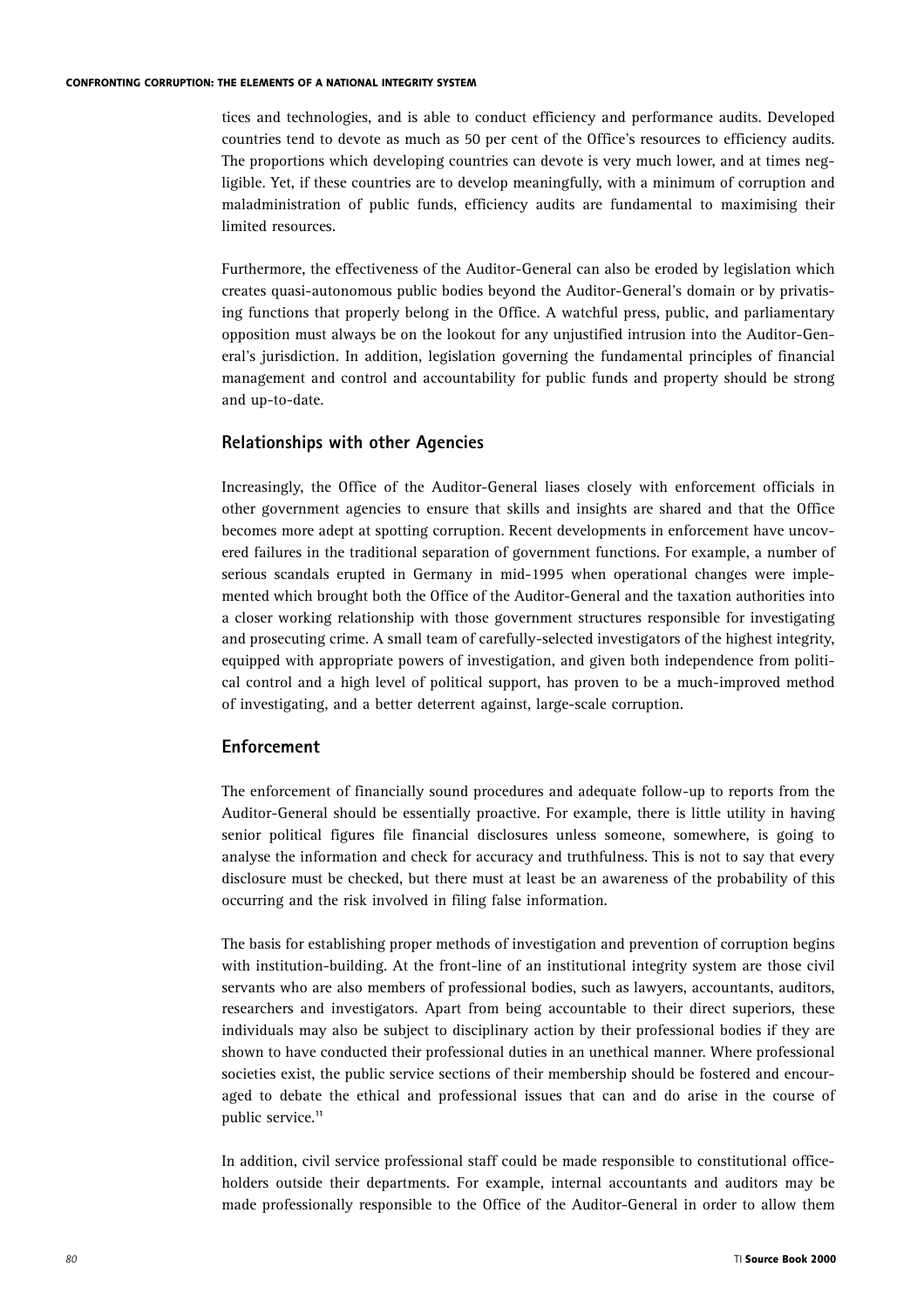direct access to this Office when they believe they are being subjected to unprofessional demands by their departmental superiors. Similarly, departmental lawyers may be professionally responsible to the Attorney-General. This "enforcement" of professional accountability can halt much corruption quite literally in its tracks. However, another view is that the analogy to the Attorney-General (an Office of the Executive) is, in fact, misleading, and that the Auditor-General functions best when wholly separated from the Executive, and not as an adjunct to it.

# **Eleven recommendations provide a checklist**

Recognising the importance of the Supreme Audit Institution, representatives from the countries in the process of joining the European Union, adopted the following eleven recommendations in October, 1999.**<sup>12</sup>**

## *The Legal Framework*

Recommendation 1: Supreme Audit Institutions should have a solid, stable and applicable legal base that is laid down in the Constitution and the law and is complemented by regulations, rules and procedures.

Recommendation 2: Supreme Audit Institutions should have the functional, organisational, operational and financial independence required to fulfil their tasks objectively and effectively.

Recommendation 3: Supreme Audit Institutions should have powers and means that are clearly stated in the Constitution and the law to audit all public funds, resources and operations (including EU funds and resources), regardless of whether they are reflected in the national budget and regardless of who receives or manages these public funds, resources and operations.

Recommendation 4: Supreme Audit Institutions should undertake the full range of public-sector external auditing, covering both regularity and performance audits.

Recommendation 5: Supreme Audit Institutions must be able to report freely and without restriction on the results of their work. Reports may be submitted to Parliament and should be made public.

## *Adoption and Implementation of Auditing Standards*

Recommendation 6: Supreme Audit Institutions, recognising existing national experience, should formally adopt, promulgate and disseminate auditing policies and standards, compliant with INTOSAI Auditing Standards, European Implementing Guidelines for INTOSAI Auditing Standards and any relevant public sector auditing standards issued by IFAC and accepted for application in the EU. Auditing standards should be applied on a consistent and reliable basis to an SAI's work to ensure that audit work is of an acceptable quality and competence. The SAIs should therefore

ber, 1999) was prepared by a working group comprising delegates of the Supreme Audit Institutions of Albania, Bulgaria, Croatia, the Czech Republic, Estonia, the European Court of Auditors, Hungary, Latvia, Romania, Slovenia, Slovakia, and chaired by the Supreme Chamber of Control of Poland. The Presidents of the SAIs approved the eleven recommendations and agreed to give high priority to their use in the future development and work of their institutions. It is included in the Best Practice section on the Internet version of this Source Book: www.transparency.org.

<sup>11</sup> See, for example, the discussion by Professor John Ll. Edwards on the jurisdiction of a Law Society or Bar Association over an Attorney-General or a Director of Public Prosecutions when the officer in question has acted unprofessionally in a professional context. *"The Office of Attorney-General: New Levels of Public Expectations and Accountability", in Memoranda presented to the 1993 Meeting of Commonwealth Law Ministers, Grand Baie, Mauritius* (Commonwealth Secretariat, London: 1995).

<sup>12</sup> *Recommendations concerning the Functioning of Supreme Audit Institutions in the Context of European Integration* (Octo-